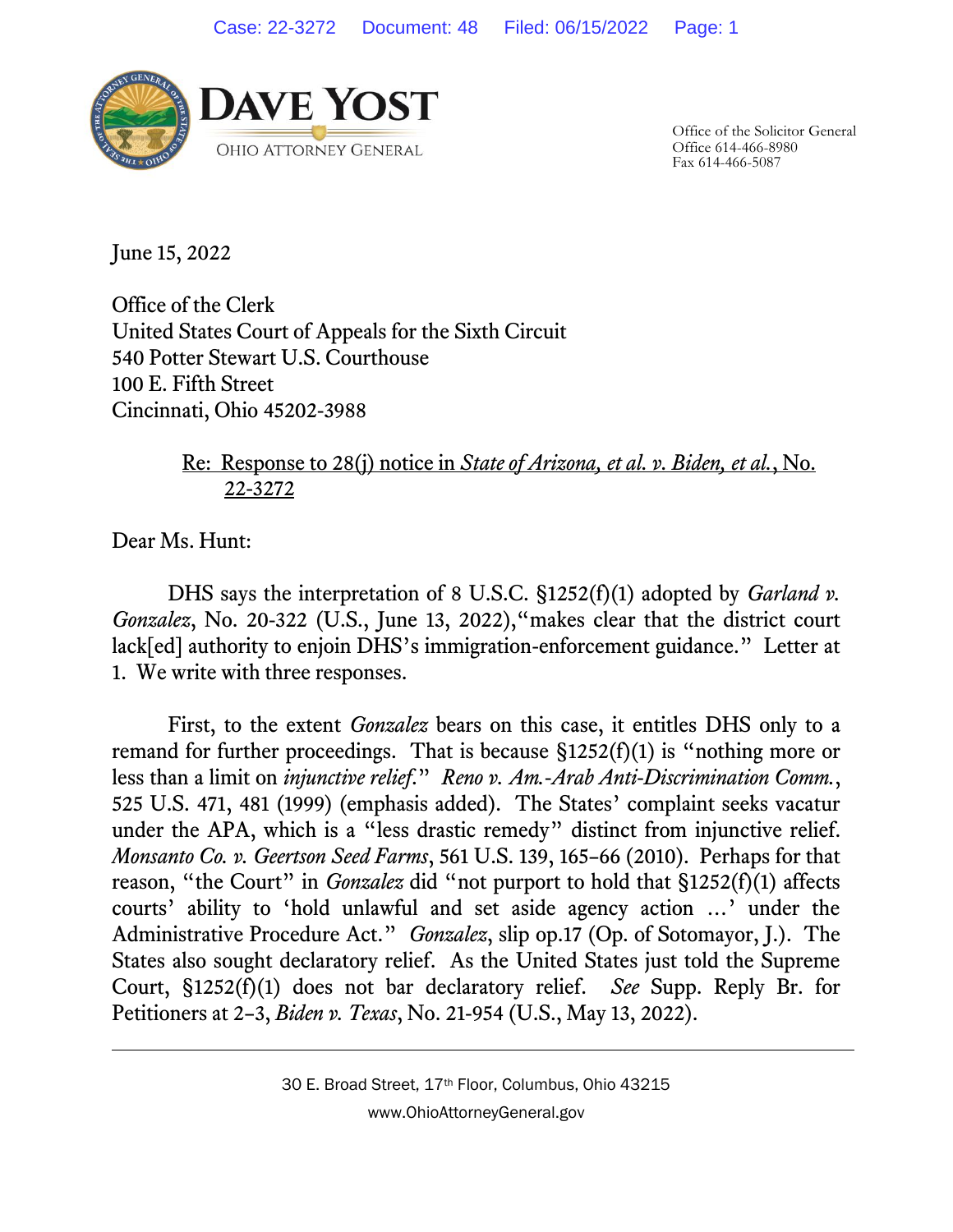Second, *Gonzalez* does not resolve this appeal. True, it held that §1252(f)(1) prohibits enjoining the federal government's implementation of INA provisions (including §1226 and §1231), regardless of whether the implementation is "unlawful" or "improper." Slip op.7 (majority). But the District Court did not enjoin or restrain the implementation of those provisions. It instead enjoined an administrative rule—the Anti-enforcement Policy. *Gonzalez* does not speak to that situation.

Finally, *Gonzalez* does not address whether the government forfeits arguments predicated on §1252(f)(1) by failing to raise them. (*Biden v. Texas*  might. *See* Supplemental Brief for Respondents at 5–11, *Biden v. Texas*, No. 21-954 (U.S., May 13, 2022).) Here, DHS forfeited its argument by failing to raise it below. That is inexcusable. The United States often argues that arguments are forfeited—even in criminal cases where forfeiture may ensure the deprivation of a defendant's liberty. It should be held to the same standard.

> DAVE YOST Ohio Attorney General

/s/ *Benjamin M. Flowers* BENJAMIN M. FLOWERS\* Solicitor General \**Counsel of Record* SYLVIA MAY MAILMAN Deputy Solicitor General 30 East Broad Street, 17th Floor Columbus, Ohio 43215 614-466-8980 614-466-5087 fax bflowers@ohioattorneygeneral.gov *Counsel for State of Ohio*